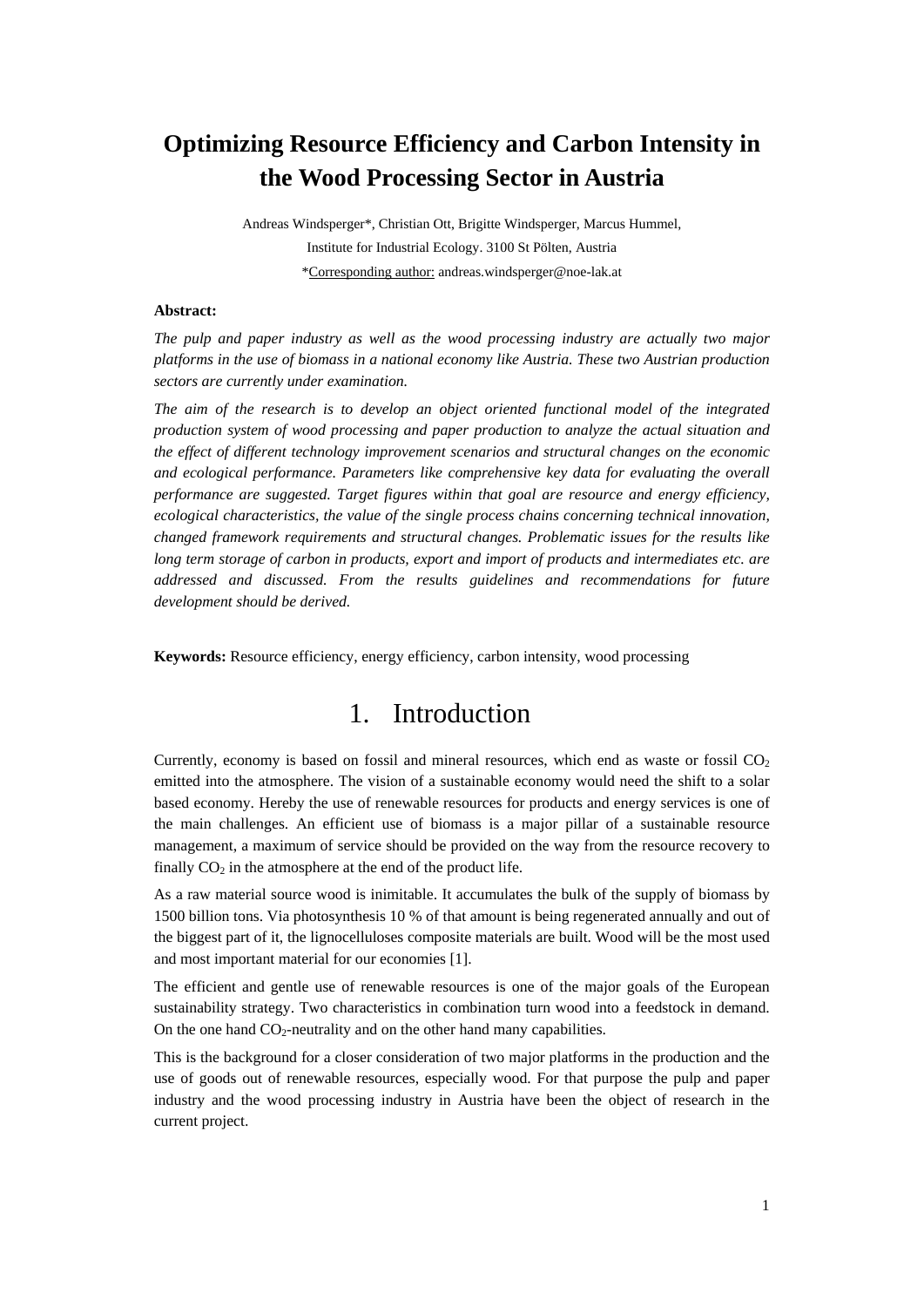# 2. Methodology

### 2.1. Goal and Scope

Due to the fact that these two sectors of industry are part of a complex and interlinked system of different material and energy flows, a computer based process model is developed to analyze the performance of the overall system for resource efficiency and carbon intensity.

The model starts from the provision of forestal biomass like round wood, thinning material, industrial log wood and matured stand, covers the production processes saw mill, pulp and mechanical pulp production and ranges to the different product categories like newspaper, packaging paper and board, construction timber and other wood products.

The project strives for a process model, where the production of wood- based materials like paper and chipboard, can be displayed concerning resource efficiency, ecological aspects, synergy to the energy sector and value added.

The model should provide the opportunity to investigate the influence of technical innovation, changed framework conditions and structural changes on the environmental characteristic and the value added generation for single process chains and the overall system as well. Furthermore the model should show the possible contribution of the wood processing chain to provide biogenic energy carriers for the energy sector.

### 2.2. System boundaries

As it can be seen in Figure 1 the system boundary comprises the two sectors wood processing and paper production as well as the use phase, the waste collection, recovery and recycling. Within the system material-, substance- and energy- flows are considered.



**Figure 1: System boundary, main material flows, main processes**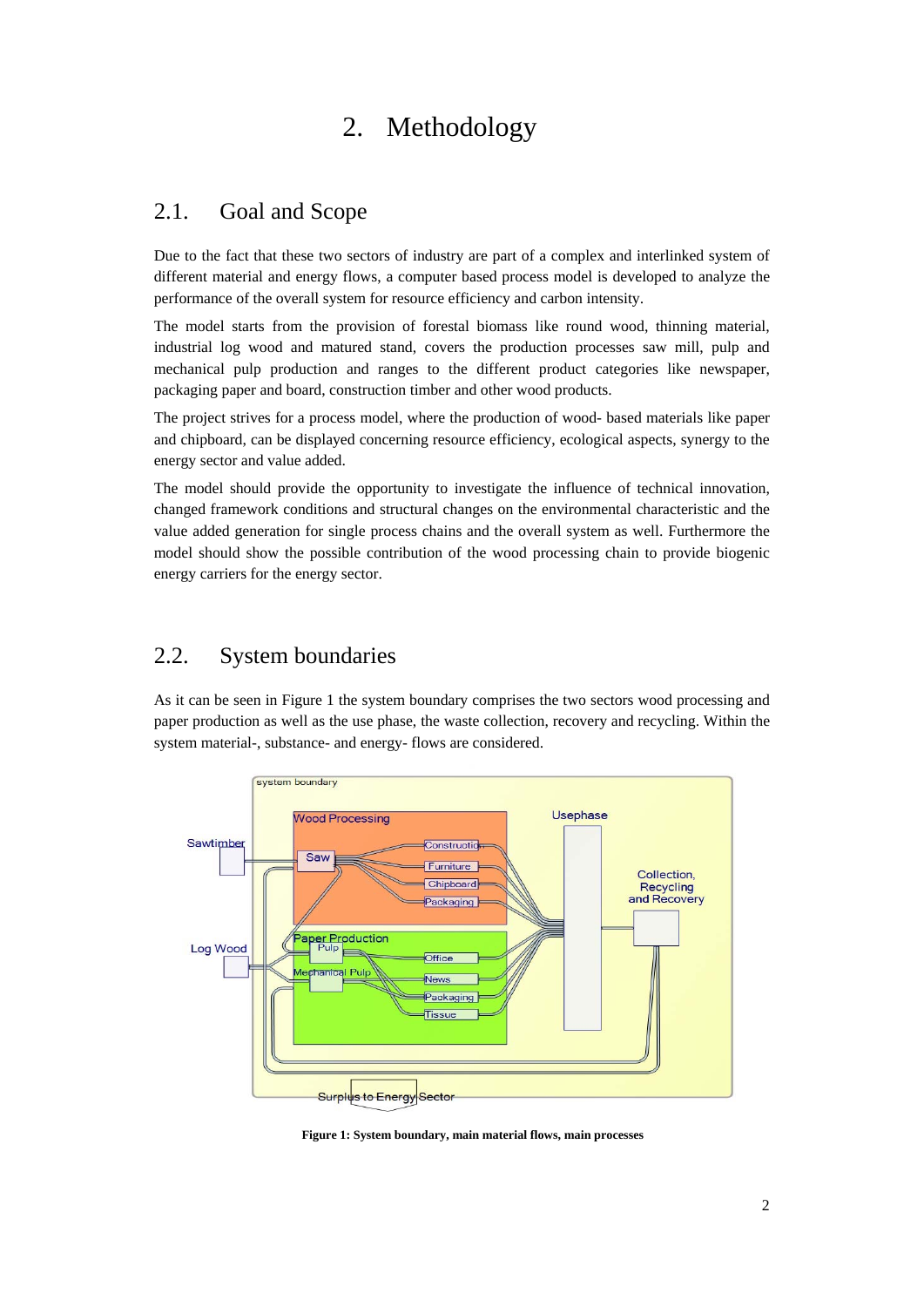#### 2.3. Modelling approach

In the course of the project a static model is developed, which represents the complex system of the two branches. As modelling tool GaBi4 [2], an object oriented programming tool is used. GaBi has been developed mainly for integral accounting and life cycle assessment (LCA). It allows the creation of production system models. This software uses different object categories in a hierarchic structure. The most common categories are flows, processes and plans. The processes are defined by their in- and output flows and are placed on the plans. They can be connected with flows to form process chains. The objects or modules can be taken out of databases or defined by the user.

The intended static model must allow changing the functional characteristics of the single processes and flows as well as the structure of the production system in general.

#### 2.4. Description of the Model

Figure 2 shows the principle of the horizontal assembly of the model for the paper sector. On the left hand side there are the incoming flows like log wood (green arrows). They get into a process of bearing wood and debarking with the respective process characteristics. The bark- flow ends up in a combustion process (red rectangle) that provides thermal energy and electricity. The debarked wood chips flow to further treatment in processes for mechanical, sulphate- or sulphite pulp. The produced (half-) products are the inputs for the paper- and board- machines where the final products are produced.

A similar model exists also for the wood processing sector and both can be merged in the used software to an integrated total model.



**Figure 2: flows and aggregated processes in the paper production system** 

Each of the processes is described by a proportion of in- and output- flows that determine the characteristic of the process. To allow changes of that characteristic, the amounts of the single flows and the relation between them can be changed by parameters.

The vertical assembly of the model is shown in Figure 3. As it can be seen here the single processes can be aggregated to groups of processes (for example technologies) or to form production sites as it is the case in the existing model for the paper sector.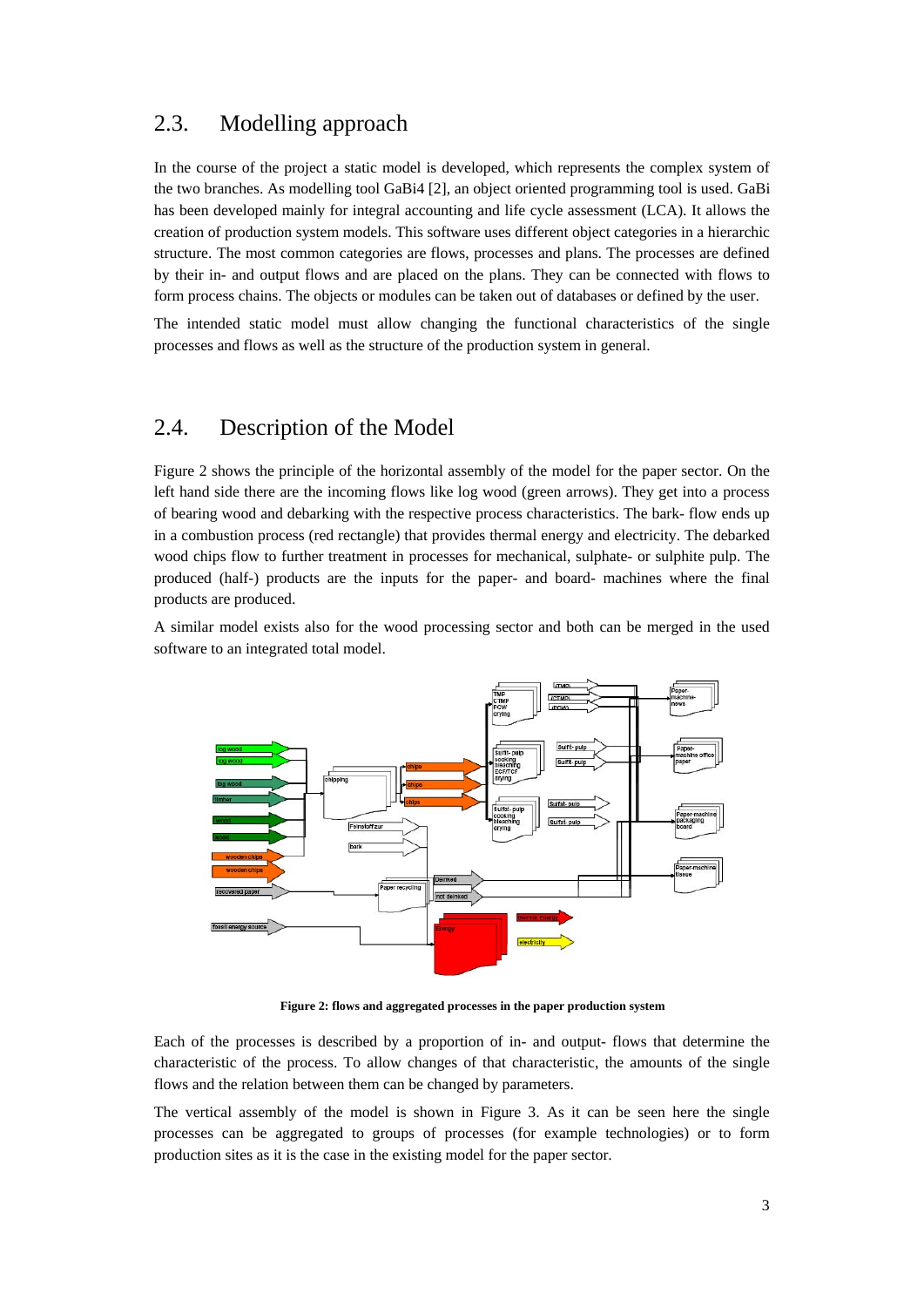

**Figure 3: nested plans in GaBi4 [2]** 

## 3. Current model- current results

A model describing the Austrian pulp and paper industry exists already in the following way. It allows on the one hand balancing the material and energy flow [8] and on the other an assessment of the whole life cycle of the products including different end of life options. As it can be seen in Figure 4 the inner rectangle describes the system boundary for the material and energy flow analysis (MFA; EFA) and the bigger rectangle those of the LCA.



**Figure 4 System boundaries- existing model for the paper industry in Austria** 

After the collection of available information for the production sites in Austria from literature [i.e. 3, 4, 5], relevant processes were chosen in databases like ECOINVENT [6] or PE-ProfDB [2]. They have been compared with the data in the BREF-document for pulp and paper industry [7] and have been adapted consequently. For the single production sites, process plans have been created in GaBi4 and approximately adapted to reality. After the creation of process plans for the single sites the plans were merged by nesting into product- groups by means of relevant flows like wood, pulps or energy carrier. In further assembling of the model the life cycle of the products has been implemented at highest aggregation level. This enabled the holistic view on the production sector from "cradle to grave".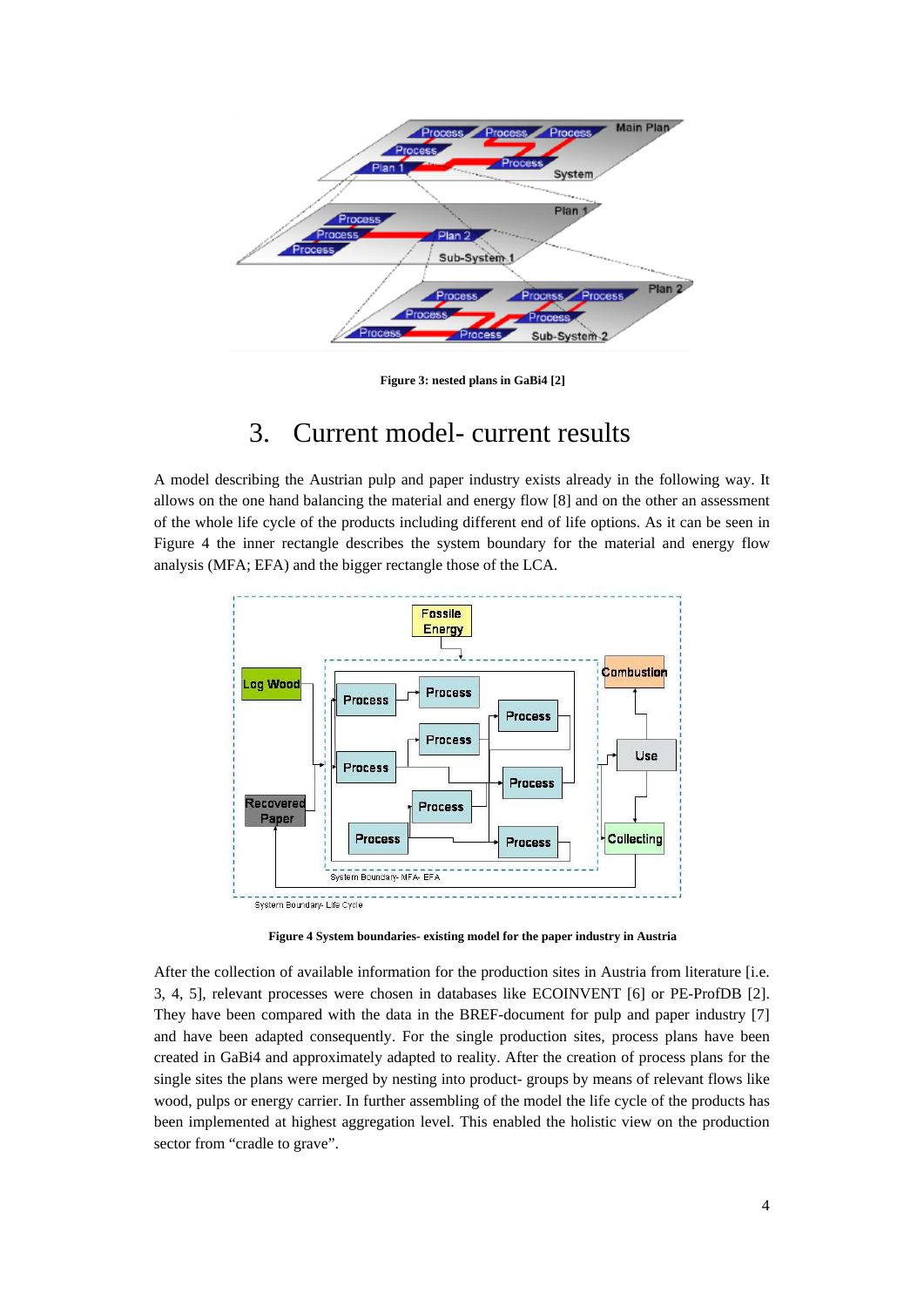The model's sensitivities were tested and validated. The determined results are fictitious in that sense that they reflect primarily the effects of the model on impacts and changes but not the exact actual situation in reality.

By accomplishing a pure visual analysis of the Sankey- Diagrams of the model some effects have been identified by changing parameters or the structural configuration. These diagnostics lead to the expected results. For example the variation of wood- or recycling paper- inputs in some processes could be visualized on the process plans.

A more important kind of analysis is reflected in balances. In comparison of the situation in the model with the data of the year 2005 [5], it could be observed that the model and the official figures do fit, especially the figures of used material and produced goods (Table 1).

| <b>Observed flow</b>               | Model              | <b>Reference</b> |
|------------------------------------|--------------------|------------------|
|                                    |                    | (figures 2005)   |
| Log Wood Input                     | 7.407.900 $m^3$    | 7.684.000 $m^3$  |
| Recovered Paper Input              | 2.141.515t         | 2.260,000 t      |
| Energy Input (fossil, natural gas) | 59.000 TJ          | 30.000 TJ        |
| Electricity                        | $4600$ TJ $(to$    | $~5000$ TJ (from |
|                                    | grid)              | grid)            |
| <b>Produced Goods</b>              | 4.981 Mio t        | $4.950$ Mio t    |
| <b>Emissions</b> to air            |                    |                  |
| CO <sub>2</sub> (fossil)           | $\sim 5,000$ Mio t | $2,150$ Mio t    |
| CO <sub>2</sub> (biogenic)         | $\sim$ 2,400 Mio t | 3,577 Mio t      |
| $NO_{r}$                           | 10291 t            | 4785t            |
| SO <sub>2</sub>                    | 11468 t            | 1154t            |

Looking at the figures of the emissions to the atmosphere it must be stated that the values are too high (Table 1). This is mainly caused by the assumptions in the model for the energy and combustion system, which were necessary due to lack of data. At the moment the magnitude of the single effects are under investigation. In the first approach the energy demand of the production sites is mostly covered by their own incinerators and combustion plants and the use of pre-defined processes in databases, which are of older age. Another reason for the deviating figures are missing data on biomass input in the energy plants on site as the exceeding energy demand has been covered by natural gas.

After that reality check, the analysis of scenarios has been performed to evaluate the sensitivity of the model to changes.

Inside the system boundary "MFA- EFA" an expected change of the resource inputs could be observed by means of two scenarios, "recovered paper" and "fresh fibre", where either only recovered paper was used to provide the paper- demand or only fresh fibre. Changes in the emission to air have been assessed, but it still has to be located where exactly (in which module) in the model they are produced (for the same reason as pronounced in the paragraph before).

On the highest aggregation level, the system boundaries were extended to the life cycle, so end of life options and the sequestration of  $CO<sub>2</sub>$  were balanced.

There is a need for further research, especially for collecting inventory data and for the amplification of the paper and the wood processing sector to get satisfactory results.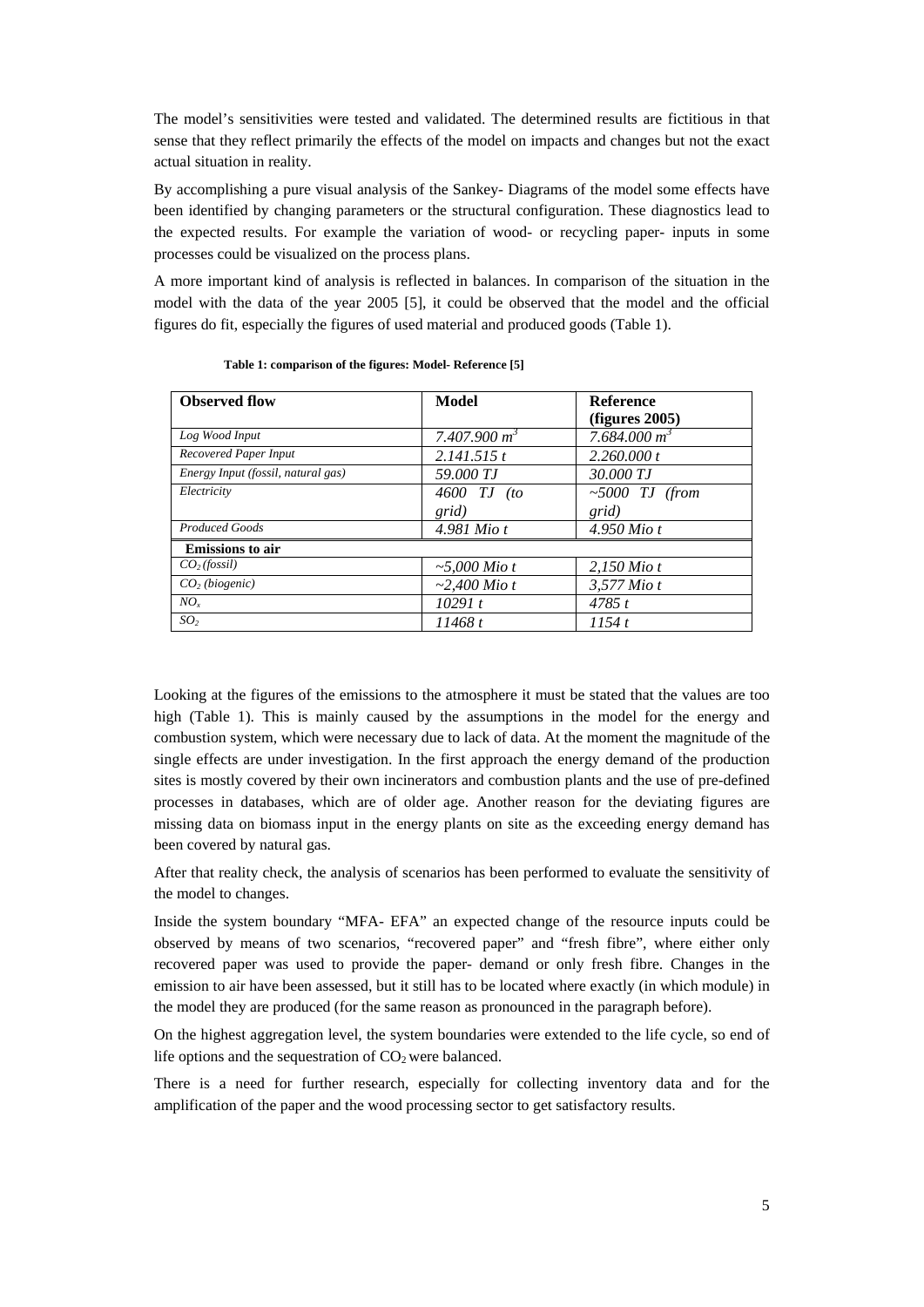### 4. Conclusions and further research

The existing model characterizes the pulp and paper industry partly in an adequate way, but still has to be adapted to reflect reality more precise. Currently the available inventory data is being collected for the wood processing and the paper producing sector by the project partners.

In further steps the existing model of the pulp and paper sector will be adapted to the new aspects and focused in detail. The previous used modules will be split in single processes in the production chain to get detailed receivers for technical innovations. For example the LCA- Data module "sulphate pulp" will be split into the modules "cooking", "washing", "bleaching" and "drying". These processes are now the receivers for new in- and output coefficients.

Furthermore the model has to be extended by more detailed flow characteristics between the different processes and by new flows that are not within the current study. The existing and the new flows must be extended by some other values, like the carbon content and humidity ratio to transport the information through the developed model.

The wood processing sector has to be modelled, containing the production range- construction, chipboard, packaging and furniture. This includes the collecting of the inventory data for the single observed processes and flows in the production chains, as well as the implementing the data into the model. Thereafter the single processes have to be connected by their flows into production chains and aggregated to product ranges.

To enable the connection of the two sectors "paper industry" and "wood processing" the linking flows must have the same state. According to the computer aided modelling the production of wood based materials can be displayed concerning resource efficiency, emissions, synergy with the energy sector and value added achievement.

It is expected that the model provides assistance to assess the influence of changes to the environmental characteristic and the value of the single process chains concerning technical innovation, changed framework requirement and structural changes. The model should also show the contribution of the wood processing chain to the fulfilment of energy- demand.

#### **Framework**

The work is conducted in course of the project "HOptiMo", funded by the Austrian Research Promotion Agency (FFG), coordinated by the Institute for industrial Ecology A- St. Pölten, the Institute of Wood Science and Technology (Prof. Dr. Teischinger) A- Vienna and the Institute for Paper, Pulp and Fibre Technology (Prof. W. Bauer) A- Graz.